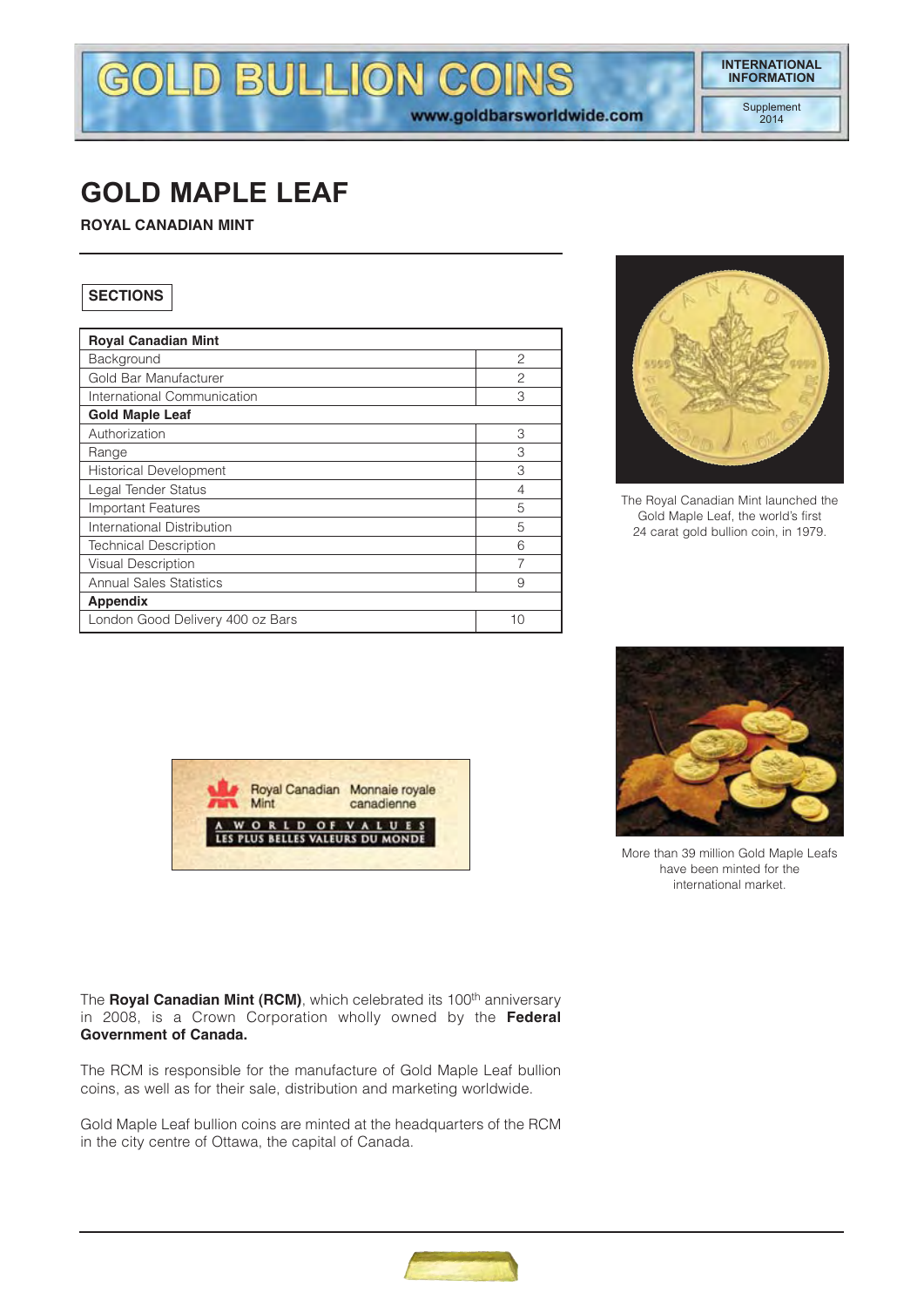# **ROYAL CANADIAN MINT**

#### **BACKGROUND**

The **Royal Canadian Mint (RCM)**, known by this name since 1931, was originally the Ottawa Branch of The Royal Mint in London.

Established to produce Canada's legal tender coinage, and in accordance with the Ottawa Mint Act 1901, the Ottawa Branch was opened in 1908 by the Governor General of Canada, Earl Grey, to mint sovereigns and Canada's other legal tender coinage.

In 1931, when control by The Royal Mint in London came to an end following the Discontinuance Proclamation, the Ottawa Branch was renamed the Royal Canadian Mint, operating within the Department of Finance. In 1969, Crown Corporation status was granted, whereby an independent Board of Directors was appointed to operate the Mint as a profitable commercial enterprise.

The RCM focuses on the minting of circulating coinage, precious metal coins, medals and medallions, and the refining of gold and silver.

It operates at two locations. The **Winnipeg** production facility, operational from 1976, mints circulating coins for Canadian and international customers: annual production around 2-4 billion pieces. The **Ottawa** production facility is responsible for the manufacture of precious metal products; it has also refined gold and silver since 1911: annual refined gold output around 150 tonnes. In recent years, the RCM has normally minted circulating and precious metal coinage for around 15 countries.

The RCM is renowned for its innovation. It was the first mint worldwide to manufacture and issue the following gold products:

| 1979 | 24 carat gold bullion coins, i.e. Gold Maple Leafs at 99.9%*   |
|------|----------------------------------------------------------------|
| 1982 | 99.99% gold bullion coins, i.e. Gold Maple Leafs were upgraded |
|      | during 1982 - 1983                                             |
| 1997 | Guaranteed value gold coins, e.g. 1 oz coins with a minimum    |
|      | redemption value of C\$ 310 before 1 January 2000              |
| 1998 | 99.999% gold coins (1 oz)                                      |
| 2007 | 100 kg gold bullion coin, i.e. Gold Maple Leafs at 99.999%     |

\* 24 carat gold purity is defined internationally as 99.9% or 99.99%.

In 1990, it was also the first to incorporate gold-plated inserts or "cameos" into coins, medals and medallions, an innovation now widely adopted by other mints.

In addition to Gold Maple Leafs, the RCM has minted bullion coins in silver and platinum (since 1988) and in palladium (since 2005).

The RCM has minted gold coins for over 100 years since the issue of its first gold sovereigns in 1908.

#### **GOLD BAR MANUFACTURER**

The RCM has been a manufacturer of London Good Delivery 400 oz gold bars since at least 1934 when the first London Good Delivery list was published by the London Gold Market.

It has issued 100 oz bars (since 1981), kilobars (since 1984) and small minted bars (1 oz since 2001) and 5 oz and 10 oz (since 2003).



The RCM has its headquarters in Ottawa, the capital of Canada.

It was founded as the Ottawa Branch of The Royal Mint in London in 1908.



The RCM has manufactured London Good Delivery 400 oz bars since at least 1934.

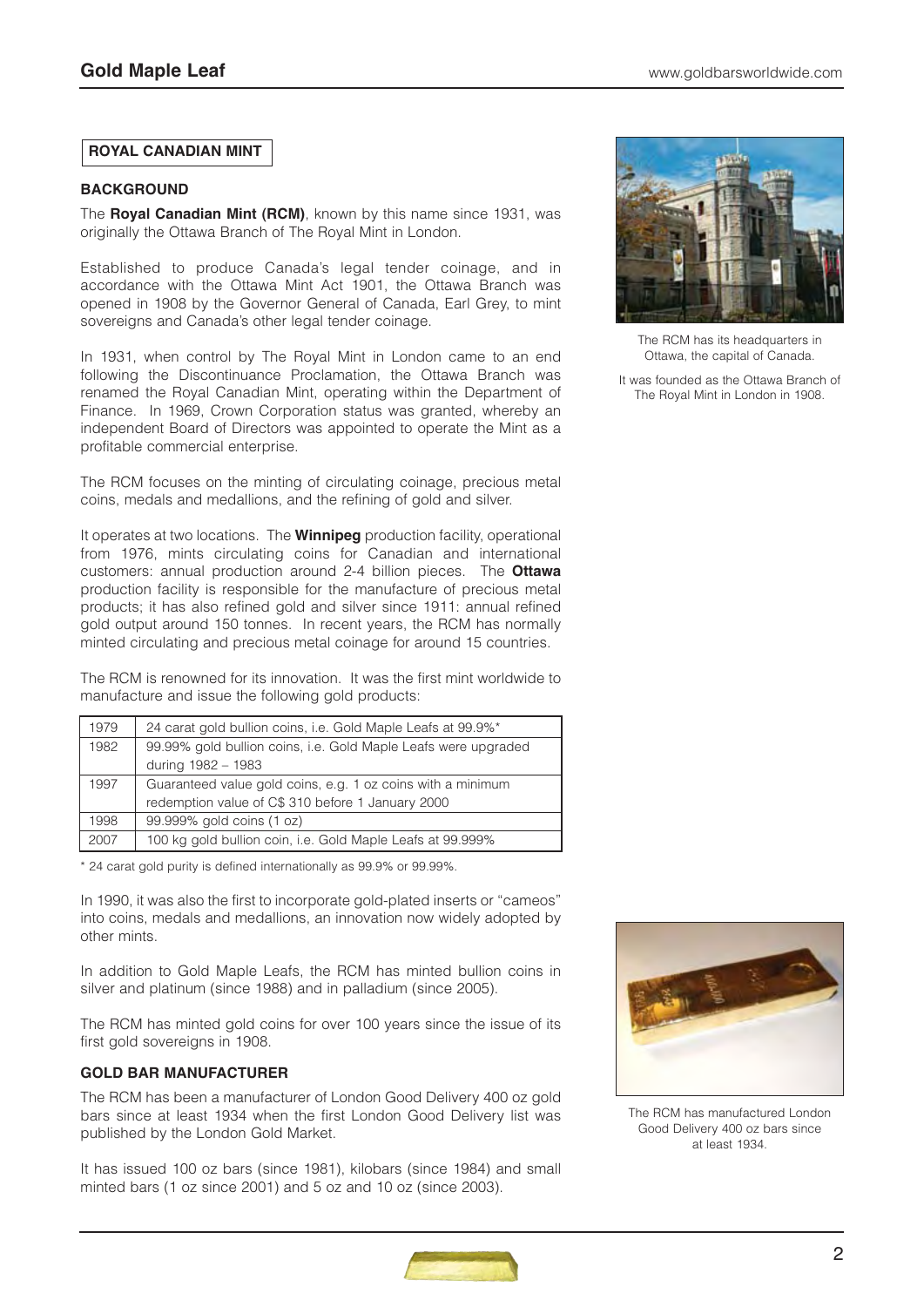#### **INTERNATIONAL COMMUNICATION**

Public and trade enquiries can be directed to the Bullion Sales Department at the RCM's international headquarters in Ottawa.

Royal Canadian Mint 320 Sussex Drive, Ottawa, Ontario Canada K1A OGH

Tel: 1-613-993-3500

Website : www.mint.ca

# **GOLD MAPLE LEAF**

#### **AUTHORISATION**

Authorised by the Federal Government of Canada, the Gold Maple Leaf bullion coin program is undertaken by the Royal Canadian Mint.

While no name is recorded on the coins, they are known as "Maple Leafs" as a maple leaf, the national emblem of Canada, is illustrated on their reverse sides.

#### **RANGE**

Gold Maple Leaf bullion coins, launched in 1979, are available in 5 standard sizes:

1 oz, 1/2 oz, 1/4 oz, 1/10 oz and 1/20 oz

Since 2007, the 1 oz coin has also been available at a gold purity of 99.999%.

For short periods, 1/15 oz coins (1994 – 1996) and 100 kg coins (2007, 2008 and 2013) were also sold.

#### **HISTORICAL DEVELOPMENT**

In May 1978, the Canadian Parliament approved an Amendment to the Currency and Exchange Act which allowed the Cabinet to authorize the production of Canadian gold bullion coins.

In September 1979, the 1 oz Gold Maple Leaf was officially launched as the world's first 24 carat gold bullion coin.

The program was immediately successful, generating worldwide sales of 3 million ounces of Gold Maple Leafs in the first three years. During this period, the 1 oz Gold Maple Leaf had a gold purity of 99.9%.

In 1982, the decision was taken to increase the gold purity to 99.99%, the world's first bullion coin to be minted at this high quality. The new 1/4 oz and 1/10 oz coins, launched in 1982, were all minted at 99.99% purity. However, 1 oz coins were only changed to 99.99% purity in 1983.

In 1986, 1/2 oz coins were issued, followed by 1/20 oz in 1993. 1/15 oz coins were issued briefly over a limited period, 1994 - 1996.

In 2007, 2008 and 2013, a small number of 100 kg coins were issued – the largest gold bullion coins ever made at the time of the launch in 2007.



The Gold Maple Leaf's standard bullion coins contain 1 oz, 1/2 oz, 1/4 oz, 1/10 oz or 1/20 oz of fine gold.



The RCM has minted gold coins for more than 100 years.

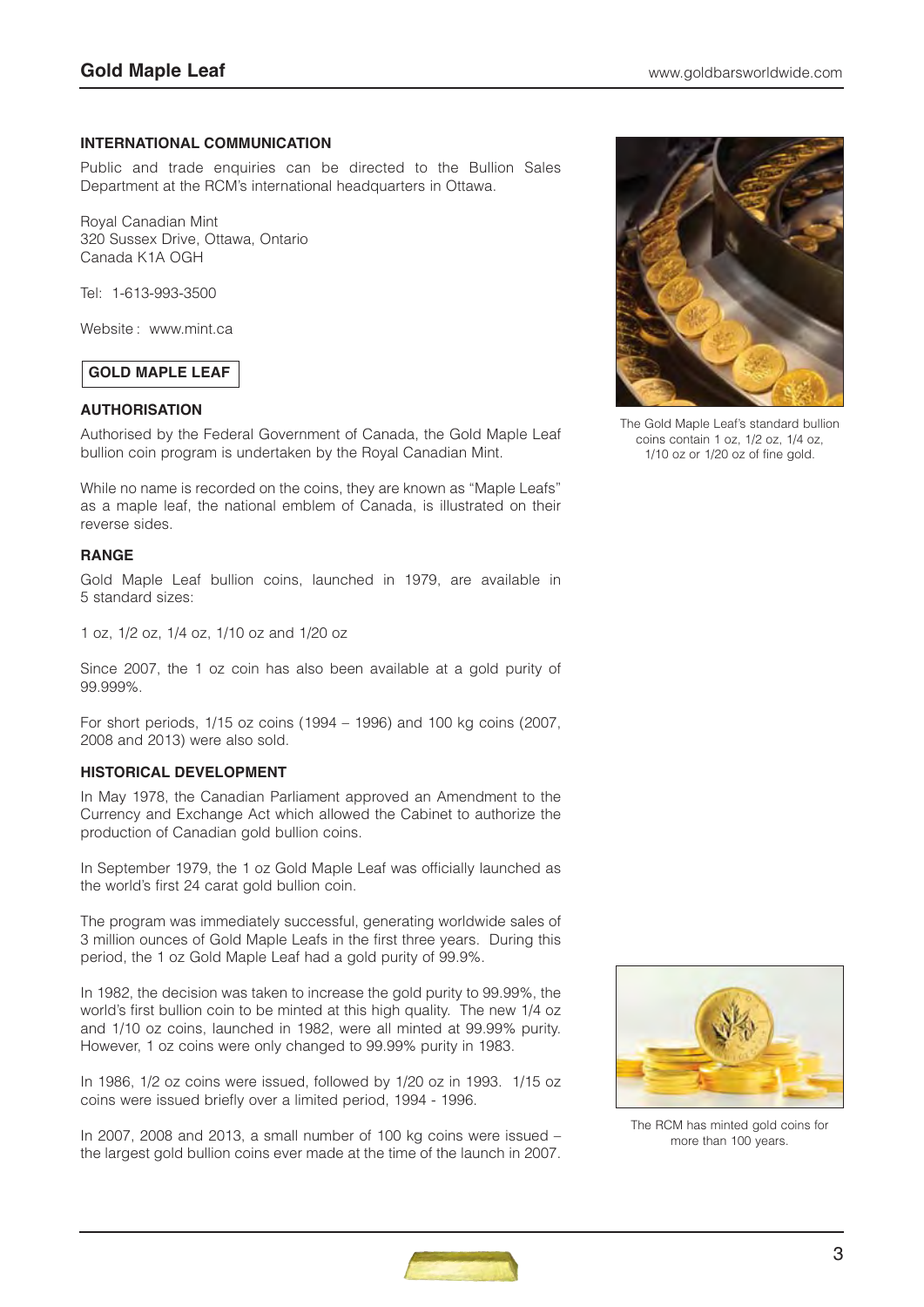In 2007, a supplementary 1 oz gold coin with a gold purity of 99.999% was issued – the purest gold bullion coin ever made. Since their launch, the design on the reverse side has changed in some years.

# **LEGAL TENDER STATUS**

Gold Maple Leaf bullion coins are legal tender under the Currency and Exchange Act as specified in Part 1 of the schedule to the Act.

Under the Royal Canadian Mint Act, the governor in Council of the Privy Council may, by proclamation, authorize the issue of precious metal coins as well as prescribe all aspects relating to technical standards and designs.

Each size of coin has a face value denominated in Canadian dollars.

| <b>Bullion Coin</b> | <b>Monetary Face Value</b> |  |  |  |  |
|---------------------|----------------------------|--|--|--|--|
| 1 oz                | C\$ 50                     |  |  |  |  |
| $1/2$ oz            | C\$ 20                     |  |  |  |  |
| $1/4$ oz            | C\$ 10                     |  |  |  |  |
| $1/10$ oz           | C\$5                       |  |  |  |  |
| $1/20$ oz           | C\$1                       |  |  |  |  |
|                     |                            |  |  |  |  |
| 1 oz                | C\$ 200                    |  |  |  |  |
| 99.999% fine gold   |                            |  |  |  |  |
|                     |                            |  |  |  |  |
| <b>Historical</b>   |                            |  |  |  |  |
| $1/15$ oz           | C\$2                       |  |  |  |  |
| 100 kg              | C\$ 1,000,000              |  |  |  |  |

Source: Royal Canadian Mint

Authorization to issue 1 oz coins is in the Privy Council Proclamation (PC 1979-518), dated 20 February 1979.

Authorization to change millesimal gold purity from 999 to 999.9 is in the Privy Council Proclamation (PC 1979 – 3048), dated 8 November 1979.

Authorization to issue 1/2 oz, 1/4 oz and 1/10 oz coins is in the Privy Council Proclamation (PC 1982 – 572), dated 18 February 1982.

Authorization to issue 1/15 oz and 1/20 oz coins is in the Privy Council Proclamation (PC 1993 – 222), dated 4 February 1993.

Copies of the Currency and Exchange Act as well as the Privy Council Proclamations may be obtained from the Department of Justice in Ottawa.



The 100 kg Gold Maple Leaf, issued in 2007 and 2008, contains the equivalent of 3,215 oz of fine gold.



The Gold Maple Leaf is legal tender under Canada's Currency and Exchange Act.

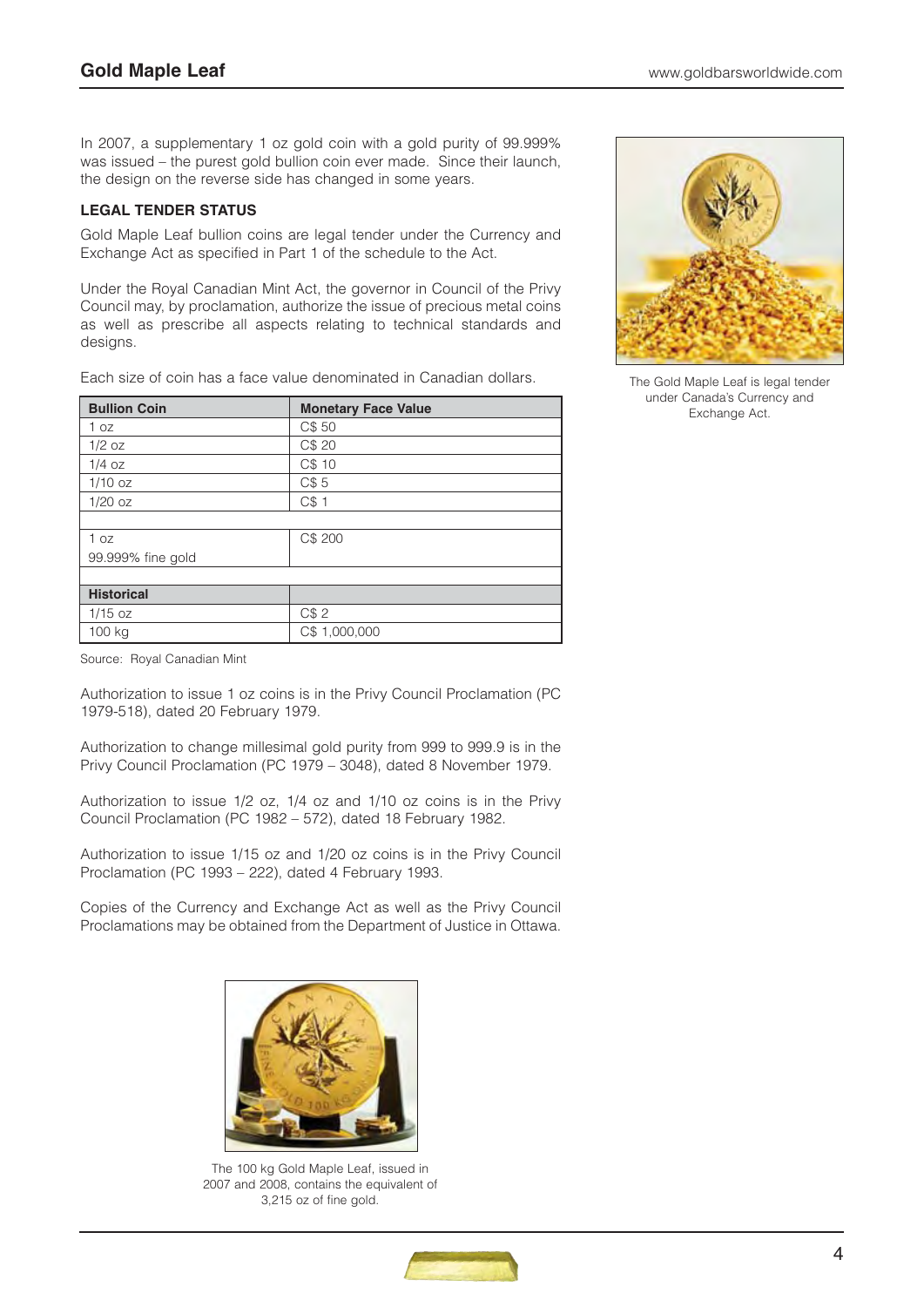#### **IMPORTANT FEATURES**

#### **From the Royal Canadian Mint**

The Royal Canadian Mint, which celebrated in 2009 the 30th anniversary of the launch of the Gold Maple Leaf, has minted gold coins for more than 100 years.

#### **First bullion coin to be issued in 24 carat gold purity**

The Gold Maple Leaf was the world's first gold bullion coin to be minted at this high quality. Gold purity is 99.99%.

#### **World's most widely traded 24 carat gold bullion coin**

More than 39 million Gold Maple Leaf bullion coins (26 million ounces) have been issued internationally since their launch in 1979.

#### **Attractive design**

The maple leaf is the national emblem of Canada, the design features on the national flag. The design of the gold Maple Leaf has proved so popular that its smaller sizes are widely incorporated within jewellery internationally.

#### **From Canada – an important gold producing country**

Canada has been a significant source of newly-mined gold for more than 100 years since the discovery of gold in the Yukon in the 1890s.

#### **Traded at low premiums**

As Gold Maple Leaf bullion coins are designed for gold investors, they are normally wholesaled (exclusive of distribution costs) to authorised primary distributors worldwide at a low premium above the prevailing value of their gold content.

#### **Promoted worldwide**

Over the past 35 years, the RCM has undertaken promotional programs in North America, Latin America, Europe and the Far East.

#### **INTERNATIONAL DISTRIBUTION**

The RCM wholesales Gold Maple Leaf bullion coins in bulk quantities to authorized primary distributors. They are located in major gold markets and distribution centres worldwide, including the following countries:

| <b>North America</b> | USA. Canada                                      |  |  |  |  |
|----------------------|--------------------------------------------------|--|--|--|--|
| <b>Europe</b>        | Germany, Switzerland, United Kingdom             |  |  |  |  |
| <b>Far East</b>      | Hong Kong, Japan, Singapore, South Korea, Taiwan |  |  |  |  |

As many distributors trade internationally, Gold Maple Leafs are available in many other countries.



A standard package containing 500 x 1 oz Gold Maple Leafs.

They are packed in 50 tubes, each containing 10 coins.



Millions of Gold Maple Leaf bullion coins are held by investors around the world.

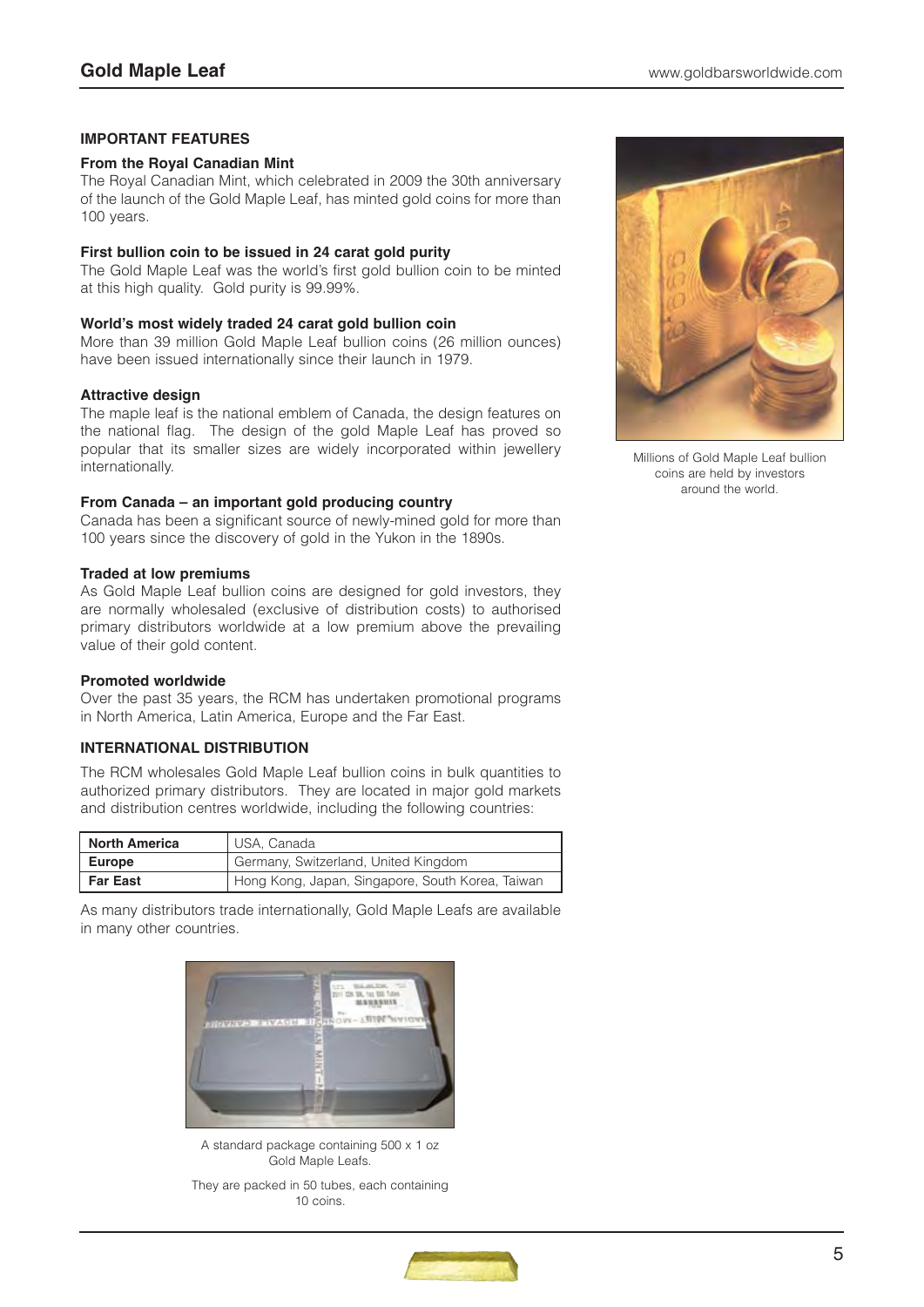# **TECHNICAL DESCRIPTION**

| <b>GOLD MAPLE LEAF BULLION COINS - STANDARD</b> |            |                 |          |          |           |           |  |  |
|-------------------------------------------------|------------|-----------------|----------|----------|-----------|-----------|--|--|
| Category                                        |            | 1 <sub>oz</sub> | $1/2$ oz | $1/4$ oz | $1/10$ oz | $1/20$ oz |  |  |
| Gold content                                    | Troy ounce |                 |          | 0.25     | 0.10      | 0.05      |  |  |
| Weight<br>Gram                                  |            | 31.150          | 15.584   | 7.797    | 3.131     | 1.581     |  |  |
| Fineness - Gold Purity*                         | $\%$       | 99.99           | 99.99    | 99.99    | 99.99     | 99.99     |  |  |
| <b>Standard Diameter</b>                        | Millimetre | 30.0            | 25.0     | 20.0     | 16.0      | 14.1      |  |  |
| <b>Standard Thickness</b>                       | Millimetre | 2.87            | 2.23     | 1.78     | i.13      | 0.92      |  |  |
| Face Value                                      | C\$        | 50              | 20       | 10       | 5         |           |  |  |
| First issued                                    | Year       | $1979*$         | 1986     | 1982     | 1982      | 1993      |  |  |

| <b>GOLD MAPLE LEAF BULLION COINS - ADDITIONAL ISSUES</b> |            |                      |                   |           |  |  |  |  |
|----------------------------------------------------------|------------|----------------------|-------------------|-----------|--|--|--|--|
| Category                                                 |            | <b>Supplementary</b> | <b>Historical</b> |           |  |  |  |  |
|                                                          |            | <b>Higher Purity</b> |                   |           |  |  |  |  |
|                                                          |            | 1 <sub>oz</sub>      | $1/15$ oz#        | 100 kg    |  |  |  |  |
| Gold content                                             | Troy ounce | 1.00                 | 0.040             | 3.215     |  |  |  |  |
| Weight                                                   | Gram       | 31.150               | n.a.              | 100.000   |  |  |  |  |
| $F$ ineness $-$                                          | $\%$       | 99.999               | 99.99             | 99.999    |  |  |  |  |
| Gold Purity*                                             |            |                      |                   |           |  |  |  |  |
| Standard                                                 | Millimetre | 30.0                 | 15.0              | 530.0     |  |  |  |  |
| Diameter                                                 |            |                      |                   |           |  |  |  |  |
| Standard                                                 | Millimetre | 2.87                 | 0.98              | 30.0      |  |  |  |  |
| <b>Thickness</b>                                         |            |                      |                   |           |  |  |  |  |
| Face Value                                               | C\$        | 200                  | 2                 | 1,000,000 |  |  |  |  |
| First issued                                             | Year       | 2007                 | 1994#             | 2007      |  |  |  |  |

Source: Royal Canadian Mint. \*1 oz coins were launched in 1979, but between 1979 – 1982 their gold purity was 99.9%. #1/15 oz coins were sold only between 1994 – 1996.

Privy marks: Applied to the reverse of coins dated (1) 1999 – commemorating the coin's 20th anniversary, (2) 2000 – commemorating the new millenium, and (3) 1999 – 2000 – a limited issue with a double date for 1st January 2000.



Since 1979, 26 million oz (824 tonnes) of Gold Maple Leafs have been minted for the international market.

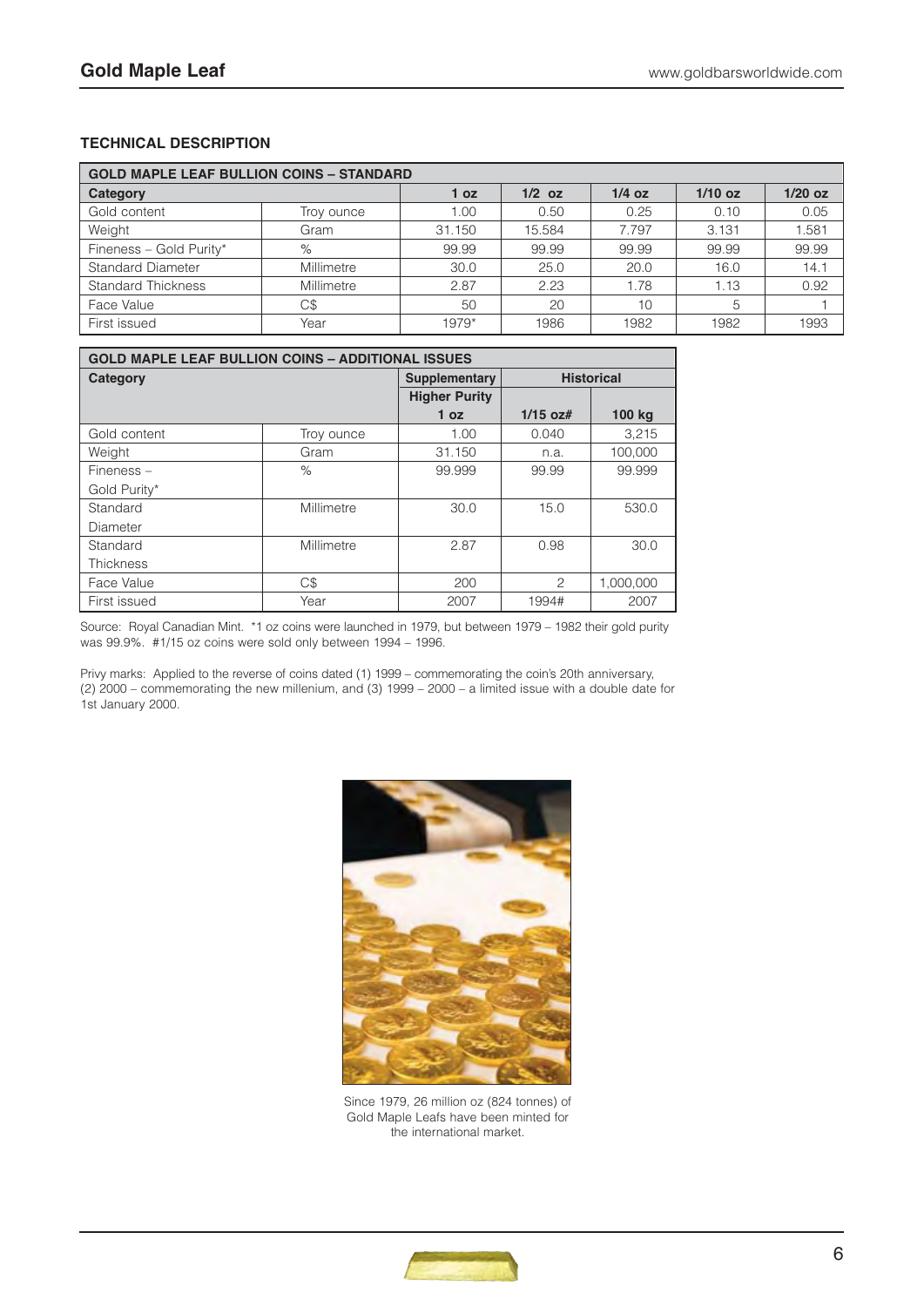#### **VISUAL DESCRIPTION**

### **STANDARD BULLION COINS**



An effigy of **Her Majesty Queen Elizabeth II** with the inscription, "Elizabeth II", together with references to the coin's face value and the year in which the coin was minted.

This portrait of the Queen was drawn by Susanna Blunt and engraved by Susan Taylor.

Applied to all coin sizes since 2004.

Earlier effigies of the Queen: (1) 1977 – 1989: designed by Arnold Machin and engraved by Walter Ott, and (2) 1990 – 2003: designed and engraved by Dora Depédery-Hunt.



1 oz

A **maple leaf** – the national emblem of Canada. The inscriptions record "Canada" and the fine gold content of the coin in troy ounces (e.g. "1 oz"), placed between the words (in English and French) "Fine Gold" and "Or Pur".

The gold purity is recorded twice, on each side of the maple leaf, as "9999". Between 1979 – 1982, "999" was recorded on 1 oz coins.

The maple leaf was drawn by Walter Ott and engraved by RCM staff.

In 1983, and again in 1990, the maple leaf was re-engraved to provide more definition.

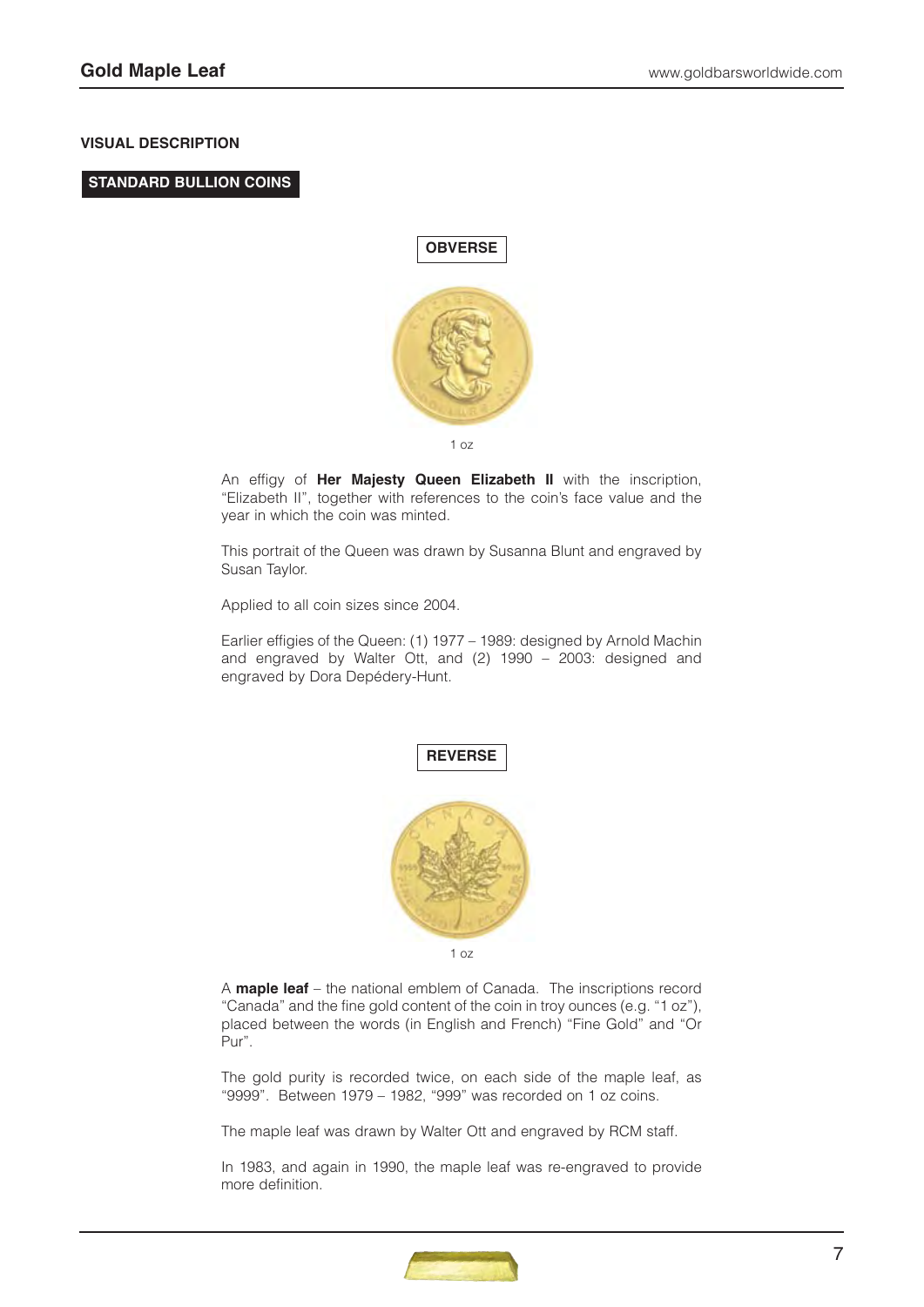# **99.999% GOLD PURITY**



The 1 oz 99.999% Maple Leaf, launched in 2007, has been issued in various formats.

Obverse: Although the portrait of the Queen has remained the same, in some years there has been a background of "netting".

Reverse: In some years, there has been a different maple leaf design and a background of "netting".

**100 KG** 



Obverse 2007

Reverse 2007

The 100 kg Gold Maple Leaf, available since 2007, was the largest gold bullion coin ever made at the time of its launch.

The design of the maple leaf is the same as that on the 1 oz 99.999% Gold Maple Leaf issued in 2007.

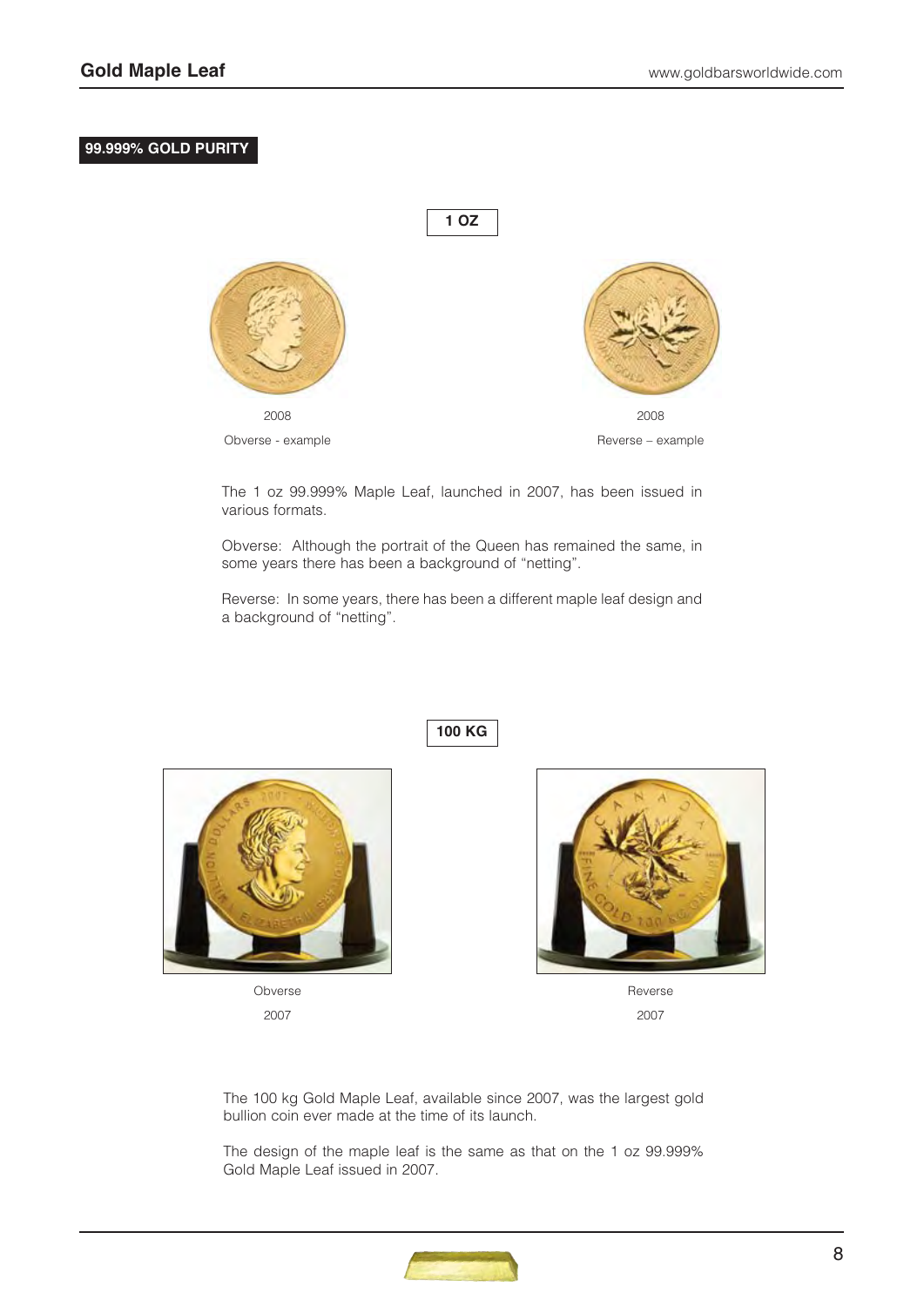# **ANNUAL SALES STATISTICS**

|               | <b>GOLD MAPLE LEAF BULLION COINS</b> |                                           |           |                |                          |                          |                          |                          |                              |                              |                               |
|---------------|--------------------------------------|-------------------------------------------|-----------|----------------|--------------------------|--------------------------|--------------------------|--------------------------|------------------------------|------------------------------|-------------------------------|
| Year          |                                      | <b>Number of Coins</b><br><b>Standard</b> |           |                |                          |                          | Olympic                  | <b>Other</b>             |                              | <b>Total</b><br><b>Coins</b> | <b>Total</b><br><b>Ounces</b> |
|               | 1 oz                                 | $1/2$ oz                                  | $1/4$ oz  | $1/10$ oz      | $1/20$ oz                | 99999<br>1 oz            | 1 oz                     | $1/15$ oz                | 100 kg                       |                              |                               |
| 1979          | 1,000,000                            |                                           |           |                | $\overline{\phantom{a}}$ |                          |                          |                          |                              | 1,000,000                    | 1,000,000                     |
|               |                                      |                                           |           |                |                          |                          |                          |                          |                              |                              |                               |
| 1980          | 1,215,000                            | $\qquad \qquad -$                         |           | $\overline{a}$ | $\qquad \qquad -$        | $\overline{\phantom{a}}$ | ÷,                       | $\overline{\phantom{a}}$ | $\overline{a}$               | 1,215,000                    | 1,215,000                     |
| 1981          | 863,000                              | $\blacksquare$                            |           |                | $\overline{\phantom{a}}$ | $\overline{\phantom{0}}$ | ÷,                       | $\overline{\phantom{a}}$ | $\overline{a}$               | 863,000                      | 863,000                       |
| 1982          | 883,000                              | $\overline{\phantom{a}}$                  | 184,000   | 246,000        | $\overline{\phantom{a}}$ | $\overline{\phantom{0}}$ | ÷,                       | $\overline{\phantom{a}}$ | $\overline{a}$               | 1,313,000                    | 953,600                       |
| 1983          | 955,000                              | $\overline{\phantom{a}}$                  | 224,000   | 140,000        | $\overline{\phantom{a}}$ | $\overline{\phantom{a}}$ | $\qquad \qquad -$        | $\overline{\phantom{a}}$ | $\overline{\phantom{m}}$     | 1,319,000                    | 1,025,000                     |
| 1984          | 888,000                              | $\blacksquare$                            | 355,200   | 256,000        | $\overline{\phantom{a}}$ | $\overline{\phantom{0}}$ | $\overline{a}$           | $\overline{\phantom{a}}$ | $\overline{\phantom{0}}$     | 1,499,200                    | 1,002,400                     |
| 1985          | 1,678,000                            |                                           | 608,000   | 480,000        | $\overline{\phantom{a}}$ | $\overline{a}$           | $\overline{\phantom{a}}$ | $\overline{\phantom{a}}$ | $\overline{\phantom{0}}$     | 2,766,000                    | 1,878,000                     |
| 1986          | 1,058,000                            | 373,600                                   | 849,200   | 493,000        | $\overline{\phantom{a}}$ | $\overline{\phantom{a}}$ | $\qquad \qquad -$        | $\overline{\phantom{a}}$ | $\overline{\phantom{0}}$     | 2,773,800                    | 1,506,400                     |
| 1987          | 1,023,500                            | 466,800                                   | 463,600   | 523,000        | $\overline{\phantom{a}}$ | $\overline{\phantom{m}}$ | $\overline{a}$           | $\overline{\phantom{a}}$ | $\overline{\phantom{0}}$     | 2,476,900                    | 1,425,100                     |
| 1988          | 800,500                              | 521,600                                   | 380,000   | 411,500        | $\overline{\phantom{a}}$ | $\overline{\phantom{m}}$ | $\qquad \qquad -$        | $\overline{\phantom{a}}$ | $\qquad \qquad -$            | 2,113,600                    | 1,197,500                     |
| 1989          | 856,000                              | 259,200                                   | 328,800   | 539,000        | $\overline{\phantom{a}}$ | $\overline{a}$           | $\overline{\phantom{a}}$ | $\overline{\phantom{a}}$ |                              | 1,983,000                    | 1,121,700                     |
|               |                                      |                                           |           |                |                          |                          |                          |                          |                              |                              |                               |
| 1990          | 815,000                              | 174,400                                   | 253,600   | 476,000        | $\overline{\phantom{a}}$ | $\overline{\phantom{a}}$ | $\overline{a}$           | $\overline{\phantom{a}}$ | $\overline{a}$               | 1,719,000                    | 1,013,200                     |
| 1991          | 290,000                              | 96,200                                    | 166,400   | 322,000        | $\qquad \qquad -$        | $\overline{a}$           | $\qquad \qquad -$        | $\overline{\phantom{a}}$ | $\overline{a}$               | 874,600                      | 411,900                       |
| 1992          | 368,900                              | 116,000                                   | 179,800   | 384,000        |                          | $\overline{\phantom{m}}$ | $\qquad \qquad -$        | $\overline{\phantom{a}}$ | $\overline{\phantom{0}}$     | 1,048,700                    | 510,200                       |
| 1993          | 320,200                              | 99,000                                    | 157,600   | 247,000        | 34,000                   | $\overline{\phantom{m}}$ | $\qquad \qquad -$        |                          | $\overline{\phantom{0}}$     | 857,800                      | 435,500                       |
| 1994          | 179,400                              | 104,500                                   | 148,600   | 312,800        | 77,800                   | $\overline{\phantom{m}}$ | $\overline{\phantom{a}}$ | 3,200                    | $\overline{\phantom{0}}$     | 826,300                      | 304,100                       |
| 1995          | 208,300                              | 102,900                                   | 127,200   | 294,600        | 85,300                   | $\overline{\phantom{m}}$ | $\overline{\phantom{a}}$ | 4,100                    | $\qquad \qquad -$            | 822,400                      | 325,500                       |
| 1996          | 143,100                              | 66,000                                    | 88,800    | 178,700        | 55,100                   | $\overline{\phantom{m}}$ | $\overline{\phantom{a}}$ | 100                      | $\overline{\phantom{0}}$     | 531,800                      | 219,000                       |
| 1997          | 478,211                              | 63,354                                    | 98,104    | 188,540        | 59,720                   | $\overline{\phantom{m}}$ | $\qquad \qquad -$        | $\overline{\phantom{a}}$ | $\overline{\phantom{0}}$     | 887,929                      | 556,254                       |
| 1998          | 593,704                              | 65,366                                    | 85,472    | 301,940        | 44,260                   | $\overline{\phantom{a}}$ | $\overline{\phantom{a}}$ | $\overline{\phantom{a}}$ | $\qquad \qquad \blacksquare$ | 1,090,742                    | 680,162                       |
| 1999          | 627,067                              | 64,760                                    | 98,928    | 709,920        | 62,820                   | $\overline{\phantom{m}}$ | $\overline{\phantom{a}}$ | $\overline{\phantom{a}}$ |                              | 1,563,495                    | 758,312                       |
|               |                                      |                                           |           |                |                          |                          |                          |                          |                              |                              |                               |
| 2000          | 86,375                               | 24,404                                    | 31,688    | 52,970         | 31,280                   | $\overline{\phantom{0}}$ | $\overline{a}$           | $\overline{\phantom{a}}$ | $\overline{a}$               | 226,717                      | 113,360                       |
| 2001          | 138,878                              | 26,556                                    | 35,168    | 63,470         | 20,720                   | $\overline{\phantom{m}}$ | $\qquad \qquad -$        | $\overline{\phantom{a}}$ | $\overline{\phantom{m}}$     | 284,792                      | 168,331                       |
| 2002          | 344,883                              | 28,706                                    | 42,940    | 45,020         | 17,140                   | $\overline{\phantom{a}}$ | $\qquad \qquad -$        | $\overline{\phantom{a}}$ | $\overline{\phantom{m}}$     | 478,689                      | 375,330                       |
| 2003          | 194,631                              | 23,470                                    | 23,228    | 26,940         | 15,560                   | $\overline{\phantom{a}}$ | $\overline{\phantom{a}}$ | $\overline{\phantom{a}}$ | $\overline{\phantom{m}}$     | 283,829                      | 215,645                       |
| 2004          | 253,978                              | 13,160                                    | 18,296    | 33,480         | 9,880                    | $\overline{\phantom{0}}$ | $\overline{\phantom{a}}$ | $\overline{\phantom{a}}$ | $\qquad \qquad -$            | 328,794                      | 268,974                       |
| 2005          | 281,647                              | 20,052                                    | 25,748    | 30,380         | 10,220                   | $\overline{\phantom{0}}$ | $\qquad \qquad -$        | $\overline{\phantom{a}}$ | $\overline{\phantom{m}}$     | 368,047                      | 301,659                       |
| 2006          | 209,937                              | 21,138                                    | 25,964    | 40,960         | 19,340                   | $\overline{\phantom{m}}$ | $\qquad \qquad -$        | $\overline{\phantom{a}}$ | $\overline{\phantom{m}}$     | 317,339                      | 232,060                       |
| 2007          | 189,462                              | 13,476                                    | 17,004    | 21,300         | 17,900                   | 30,848                   |                          |                          | 2                            | 289,992                      | 240,754                       |
| 2008          | 710,718                              | 28,782                                    | 34,368    | 38,510         | 15,340                   | 27,476                   | 75,876                   | $\overline{\phantom{a}}$ | 2                            | 931,072                      | 848,101                       |
| 2009          | 1,011,235                            | 54,506                                    | 71,268    | 227,670        | 39,020                   | 13,765                   | 74,124                   | $\overline{\phantom{a}}$ | $\overline{\phantom{a}}$     | 1,491,588                    | 1,168,912                     |
|               |                                      |                                           |           |                |                          |                          |                          |                          |                              |                              |                               |
| 2010          | 1,036,832                            | 34,302                                    | 41,628    | 111,160        | 9,000                    | 22,660                   | 6                        | $\overline{\phantom{a}}$ | $\qquad \qquad \blacksquare$ | 1,255,588                    | 1,098,622                     |
| 2011          | 1,107,974                            | 31,536                                    | 36,164    | 81,280         | 19,320                   | 8,408                    | $\overline{\phantom{a}}$ | $\blacksquare$           | $\blacksquare$               | 1,284,682                    | 1,150,285                     |
| 2012          | 712,193                              | 28,594                                    | 129,156   | 95,700         | 12,400                   | 2,900                    | $\overline{\phantom{a}}$ | $\overline{\phantom{a}}$ | $\overline{\phantom{a}}$     | 980,943                      | 771,867                       |
| 2013          | 1,050,564                            | 43,706                                    | 173,084   | 139,110        | 12,940                   | 6,965                    | $\overline{\phantom{a}}$ | $\overline{\phantom{a}}$ | 1                            | 1,426,370                    | 1,140,425                     |
|               |                                      |                                           |           |                |                          |                          |                          |                          |                              |                              |                               |
| <b>Totals</b> | 22,573,189                           | 2,966,068                                 | 5,503,008 | 7,511,950      | 671,060                  | 113,022                  | 150,006                  | 7,400                    | 5                            | 39,495,708                   | 26,496,153                    |

#### **Notes**

- 1979-1996: Numbers of each size of coin, as received from the RCM, were rounded to the nearest 100 coins, while the annual total ounce figures were exact to the nearest ounce.
- 1997-1998: Numbers of coins are derived from sales in ounces by size, rounded to the nearest ounce, as recorded in the RCM's 1998 Annual Report.
- 1999-2001: Charlton Standard Catalogue, "Canadian Coins". Volume Two. Collector and Maple Leaf Issues. 2nd Edition, 2011. W.K. Cross.
- 2002-2013: Numbers of coins are derived from sales in ounces by size, rounded to the nearest ounce, as recorded in RCM's Annual Reports.